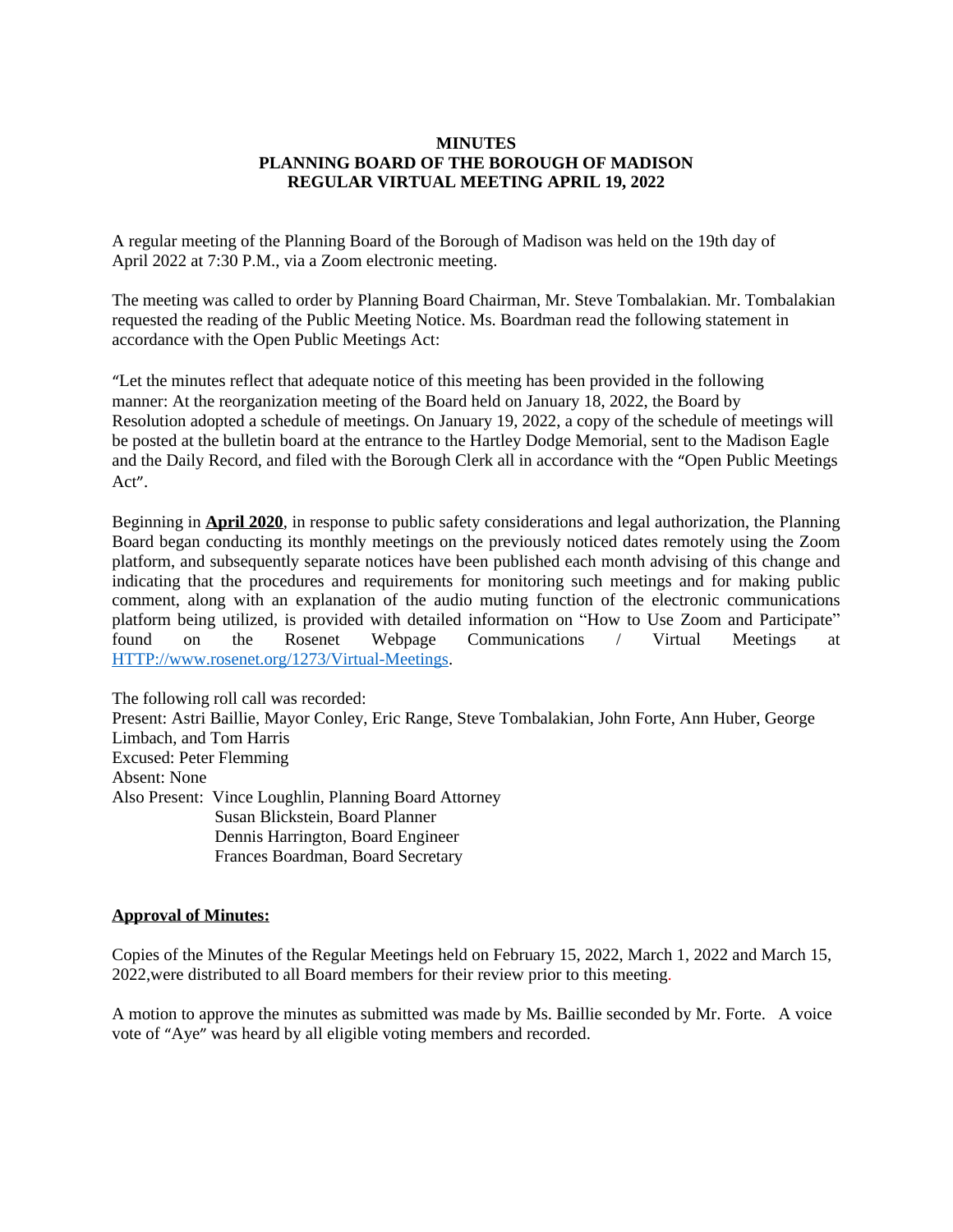### **Comments by the Public:**

Mr. Tombalakian opened the floor to the public for anyone that wished to be heard on any matter that was not on this evening's agenda. Seeing none, that portion of the meeting was closed.

# **RESOLUTIONS FOR MEMORIALIZATION** –

#### **CASE NO. P 21-007**

Resolution granting the Preliminary & Final Site Plan with Variances to RPM Development, LLC on property located at 28 Walnut Street & Community Place commonly known on the Borough of Madison Tax Map as Block: 1601, Lots: 42 and 1.01was adopted.

The draft resolution was sent to the applicant's attorney, Mr. Steve Azzolini, Esq., as well as the Board members and Professionals.

Mr. Tombalakian asked the Board if they had any further comments or questions concerning the resolution. Mr. Tombalakian asked for a motion to approve the resolution this evening, a motion was made by Ms. Baillie, seconded by Mr. Range.

The following roll call was recorded:

"Ayes" – Ms. Baillie, Mayor Conley, Mr. Forte, Mr. Harris, Ms. Huber, Mr. Limbach and Mr. Range

### **REVIEW AND RECOMMENDATION ITEMS**

On referral from the Governing Body: Ordinance 16-2022 "ORDINANCE OF THE BOROUGH OF MADISON AMENDING CHAPTER 195 OF THE BOROUGH CODE, ENTITLED "LAND DEVELOPMENT" TO REQUIRE PROOF OF PAYMENT OF BOROUGH CHARGES AT TIME OF ZONING PERMIT APPLICATION.

Mayor Conley provided an overview of proposed Ordinance 16-2022 stating that this Ordinance will allow the Borough to be consistent with the permitting process.

Dr. Blickstein stated that this Ordinance is consistent with the Master Plan .

On the motion of Mr. Tombalakian, seconded by Mr. Forte a voice vote of "Aye" was heard by all Board members and a resolution prepared by Mr. Loughlin was memorialized confirming review and recommendation to Mayor and Council.

### On referral from the Governing Body: Ordinance 18-2022 "ORDINANCE OF THE BOROUGH OF MADISON AMENDING CHAPTER 195 OF THE BOROUGH CODE, ENTITLED "LAND DEVELOPMENT" PERTAINING TO MEDICINAL CANNABIS DISPENSARIES.

Dr. Blickstein provided an overview of Ordinance 18-2022 and the changes that will be included to Chapter 195 stating that there will be no more than two Medical Cannabis Dispensaries in the Community Commercial and Gate Way Zone. She also touched upon other details of the Ordinance including drivethrough as prohibited.

This Ordinance is inconsistent with the Master Plan since Medical Cannabis was never contemplated at the time of the Master Plan revision.